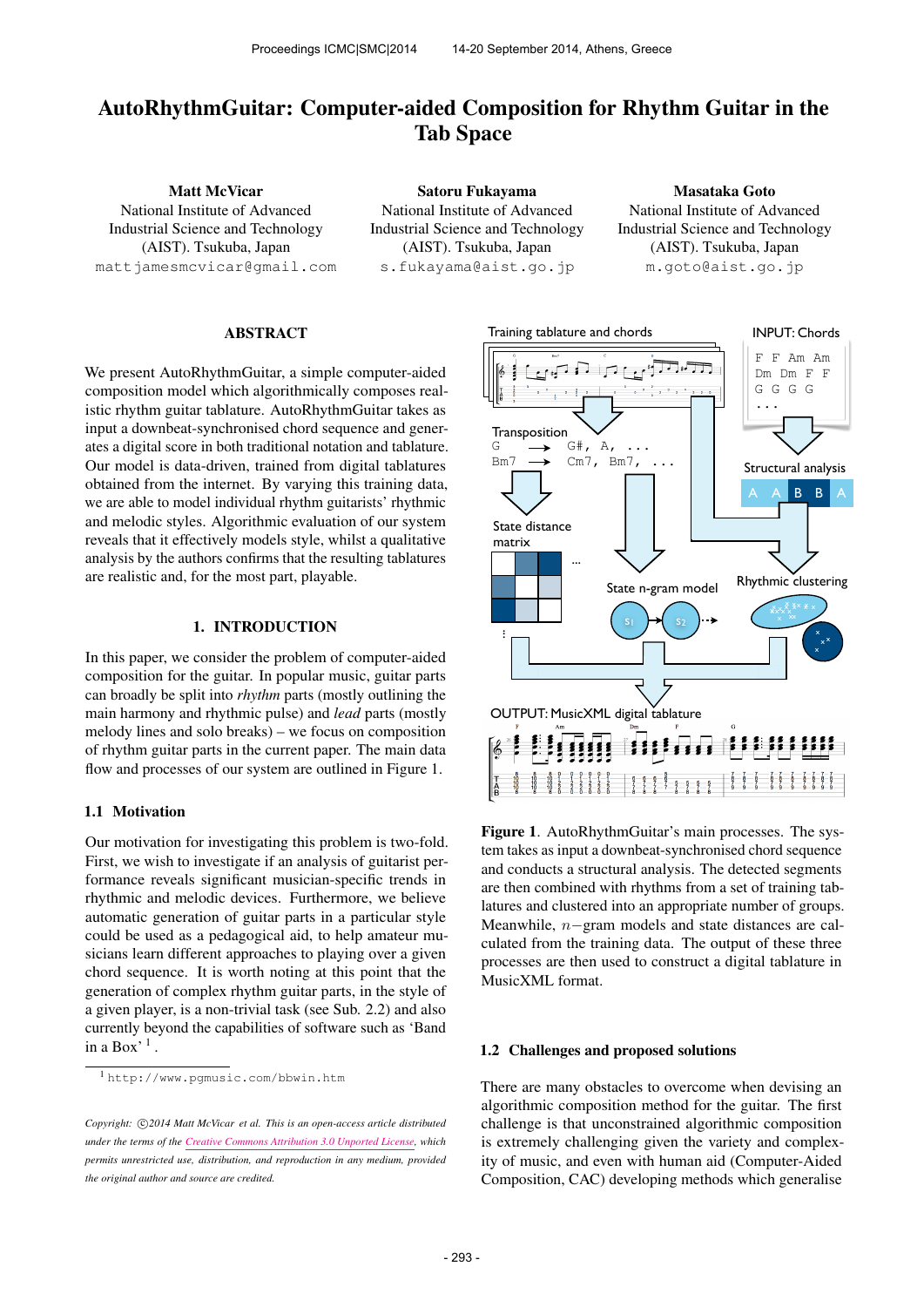well to unseen situations remains problematic. We tackle these challenges in the current work by having users of AutoRhythmGuitar input a chord sequence to the model (see Figure 1), and by using resources from the web, transposing the data to maximize the generalisation potential (see Subsections 4.4 and 5.1).

Second, we are not currently aware of any CAC systems which are guitar-specific. If existing general–purpose CAC models are used for our task, the resulting piece may not be playable on the guitar, owing to sudden jumps around the neck. This would therefore necessitate an arrangement of the piece (see 2.2 for a definition of this term). Furthermore, these systems do not incorporate appealing features of the instrument such as hammer-ons, pull-offs, or slides. In this paper, we identify these as guitar-specific challenges and solve them by composing rhythm guitar music directly in the tablature space (see 2.1). Furthermore, we use algorithmic means to ensure that the resulting music is playable (4.4), with models for the previously-mentioned ornaments built into the model (4.5).

Finally, we observed (see 4.1) that professional rhythm guitarists use a high degree of repetition within songs, and that this repetition appears to be grouped into structures. Without prior knowledge of musical structure, existing techniques would fail to replicate this behaviour. An analysis of the input chord sequence is therefore conducted in this work to make our output tablatures *structurally consistent* (see 4.5).

# 1.3 Paper structure

In Section 2, we discuss tablature notation and outline what we believe to constitute a rhythm guitarist's style. Section 3 then provides an overview of the relevant literature in computer-aided composition and automatic guitar arrangement. Our compositional model is presented in Section 4, and evaluated and analysed in Section 5. Finally, conclusions and suggestions for further work are outlined in Section 6.

# 2. BACKGROUND

### 2.1 Guitar tablature

The pitch ranges for guitar strings significantly overlap, so that for most pitches there exists no unique playing position (string and fret number) for a given note. This one-to-many relationship means that guitarists must make a decision on where best to fret each note on the instrument to minimise overall fretting hand movement, which can be challenging for beginner guitarists [1]. For this reason tablature notation (or simply 'tab', plural 'tabs'), which explicitly specifies the strings and frets on which notes are to be played, was developed. Examples of tabs alongside traditional musical notation are shown in Figure 2. Due to its unambiguous nature, tab is extremely popular amongst musicians, and it is for these reasons and with our pedagogical motivation in mind that the current study focuses on producing tablature output for rhythm guitar.

### 2.2 Styles of rhythm guitar playing

Despite the discussion above, it should be noted that the many-to-one mapping of fingering positions to musical score offers practitioners of the guitar great freedom in hand positioning and note selection given an underlying chord, and as such can be considered a creative benefit of the instrument. We postulate that professional guitarists develop a preference for certain chord shapes and fingerboard positions, and that this can be considered an aspect of their style (see examples below).

To avoid confusion with existing terminology<sup>2</sup>, we introduce the term *melodic voicing* to mean the free choice of notes and fingerboard positions a guitarist makes when composing a rhythm guitar part for a given chord. Illustrative examples showing the melodic voicings five popular guitarists have taken to playing over a C major chord are shown in Figure 2.

In the first measure, Eric Clapton plays a C 'fifth' chord (no third) in third position followed by a melodic break in the A minor pentatonic scale. The second measure shows Jimi Hendrix adding a ninth to the chord in eighth position with a leading melody to the D chord which follows (not shown). Jimmy Page takes a straightforward 'hard rock' approach in third position, whilst the last two guitarists (Keith Richards, The Rolling Stones; Slash, Guns N' Roses) opt for open position melodic voicings, but show two distinct approaches; the former strumming three or four note chords with alternating bass, the latter arpeggiating the chord in a typical rock ballad style.

It is precisely these aspects of rhythm guitar playing which will be attempting to model and imitate in this work. We next discuss the literature relevant to the current study.

# 3. EXISTING WORK

#### 3.1 Computer-aided composition

Algorithmic composition can be described as the process of using a sequence of rules to combine musical parts into a composition [2] and has a rich and varied research history (see, for example, [3, 4] or the survey [5]), of which an interesting subset is Computer-Aided Composition (CAC) [6, 7, 8]. In this scenario, the compositional task is split between the computer and a human expert.

In line with the increase in availability of digital musical information, data-driven approaches to CAC have gained popularity in recent years. Widmer [9], and Schwanauer and Levitt [10] were both early adopters of the data-driven approach in the harmonization of a given melody. Conklin et al. [11] examined the prediction and generation of chorale music from examples. Dubnov et al. [12] investigated the modelling of musical style, learning from MIDI input in a wide variety of styles. Pachet and various collaborators [13, 14] have investigated the use of Markov chains for generation of novel content, with constraints to avoid plagiarism.

<sup>2</sup> *fingering decision*: mapping a score to tab, *arrangement*: minimally modifying a piece initially not written for guitar to make it playable [1].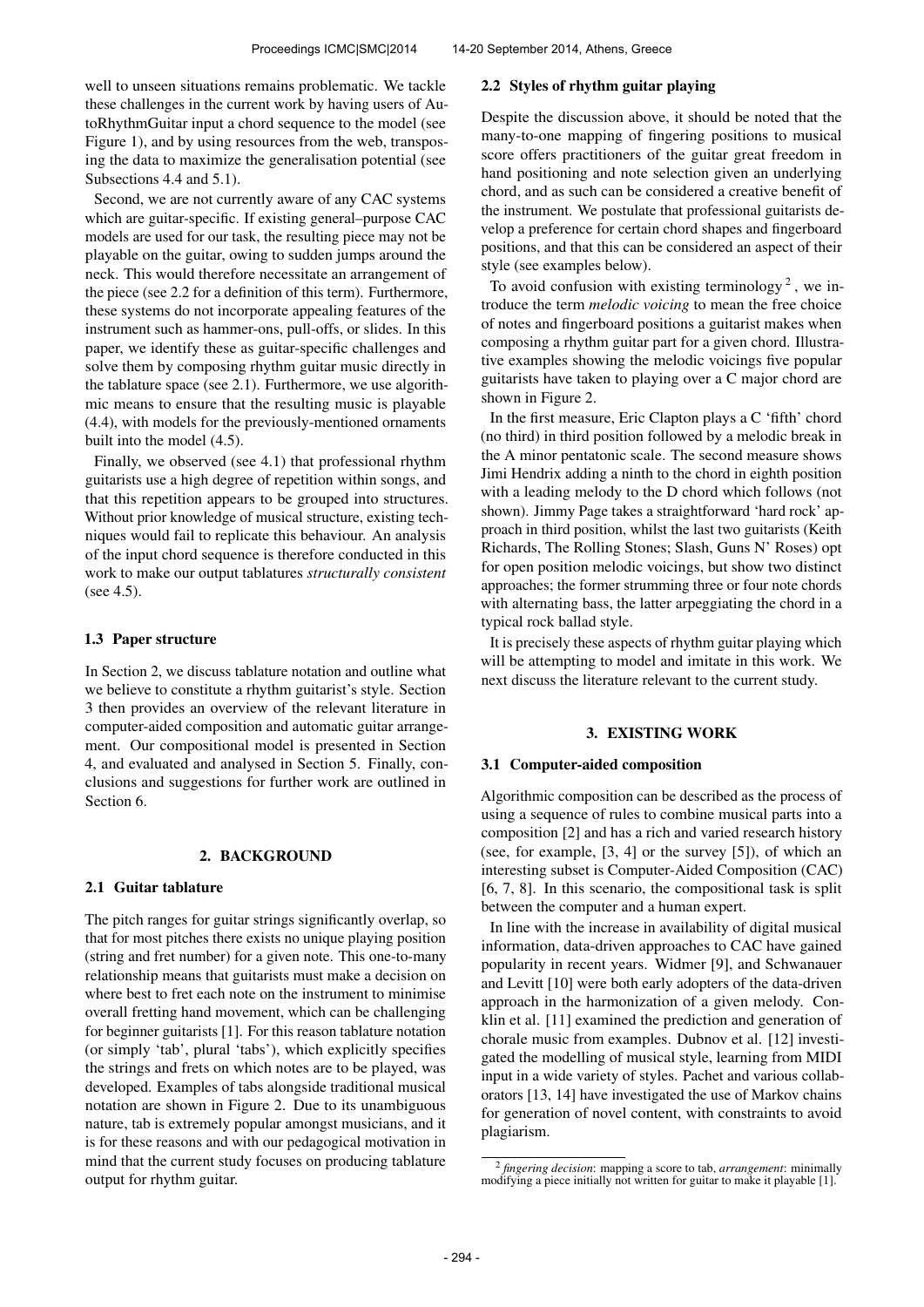

Figure 2. Examples of rhythm guitar styles taken by five professional guitarists when faced with a C major chord measure. Musical score is shown above, tablature below. Samples are taken (left to right) from "Badge" (Clapton/Harrison), "Fire" (Hendrix), "Immigrant Song" (Page/Plant), "Wild Horses" (Jagger/Richards), "Knockin' on Heaven's Door" (Dylan, arranged by Guns N' Roses). Notation used:  $/ =$  slide (glissando),  $\frac{1}{2}$  = hammer-on/pull-off, X = muted string

### 3.2 Automatic guitar fingering and arrangement

Sayegh first considered the problem of automatic arrangement for stringed instruments in 1989 [15], introducing an *optimum path paradigm* solution to the fingering problem, which was later extended by Radicioni et al. [16] to minimise phrase-level, rather than global, fingering difficulty. The latter model was evaluated on a single classical guitar piece of twenty-five measures, consisting of single notes (no chord tones), and was judged to be similar to the arrangement provided by a musical expert.

The *path difference learning* algorithm was introduced by Radisavljevic and Driessen [17], which learns the weight costs of a particular playing style based on labelled tabs. On a set of seven classical guitar pieces, the number of fingering errors when compared to a human arrangement dropped from 101 to 11 on the training set as the model converged, but they noted that results did not generalise well to unseen data due to a lack of training examples.

Genetic algorithms have been explored by Tuohy et al. [18, 19] as a means of efficiently exploring the large search space created in the fingering decision problem, in which the majority of the generated tablature coincided with humanmade annotations on selections from 34 guitar pieces of varying style. Recently, Yazawa et al. [20] also investigated the transcription of synthesized MIDI audio into playable guitar tablature by the use of playability constraints.

Finally, an Input-Output Hidden Markov Model has been suggested by Hori et al. [1] to assign fingerings to a given piece, where the hidden states represented physical positions of the fretting hand, and the observed states represented the notes produced. Model output was compared to commercial software on three pieces totalling seven measures, although no quantitative evaluation was performed.

# 4. MODEL DESCRIPTION

# 4.1 Coupling of rhythm and melody

To gain insight into how best to approach rhythm guitar composition, we begun by investigating some examples produced by professionals. We obtained digital guitar tabs for a selection of guitarists from GuitarProTab.net<sup>3</sup>. These tabs were exported to MusicXML via the GuitarPro software <sup>4</sup> to facilitate computational analysis. The rhythm for each measure was encoded as a length 16 vector r representing the note type at each sixteenth note. Measures which contained note durations shorter than this or tuplets were omitted from analysis.

We classified each sixteenth note as either an onset; held (sustained) note; rest; or muted note, denoting these rhythmic states as [0, 1, 2, 3] respectively, so that  $\mathbf{r} \in \{0, 1, 2, 3\}^{16}$ . We then defined rhythmic similarity between pairs  $r_1, r_2$ using the normalised Hamming similarity [21]:

$$
S_{\text{rhythm}}(\mathbf{r}_1, \mathbf{r}_2) = \frac{1}{16} \sum_{i=1}^{16} \mathbb{1}(\mathbf{r}_1^i = \mathbf{r}_2^i). \tag{1}
$$

For melodic similarity, we collected the fretboard positions of every note or chord into a list of (string, fret) pairs, calling this a model *state*. For example, the state corresponding to the first quarter note in measure 1 in Figure 2 would be  $[(3, 5), (4, 5), (5, 3)]$ . Given that the number of states in a measure may differ and we are interested in the overlap of states and not their order in particular, we opted for the Jaccard index to define melodic similarity between two measures  $M_1, M_2$ :

$$
\mathnormal{S}_{\text{melody}}(\mathbf{M}_1,\mathbf{M}_2) = \frac{|\mathbf{M}_1 \cap \mathbf{M}_2|}{|\mathbf{M}_1 \cup \mathbf{M}_2|},
$$

where |·| indicates set cardinality and the intersection/union for measures  $M_1, M_2$  is taken over states in the measures. We then plotted the rhythmic and melodic similarities in a Self Similarity Matrix (SSM), a selection of which can be seen in Figure 3. It can be see from Figure 3 that rhythm guitar compositions typically feature a large amount of repetition, and that similarities in rhythm (below main diagonal) and pitch (above main diagonal) are strongly correlated. This coupling is easily understood from the perspective of musical structure: it seems that rhythm guitarists employ distinct rhythmic and melodic patterns in sections such as *verse*, *refrain*, or *chorus*.

To this end, the first stage of our processing is to perform a structural analysis of the input chord sequence, which we assume contains cues on the structural landscape of the target song. This information will then be used to assign rhythms and melodic voicings (see Figure 1).

<sup>3</sup> <http://www.gprotab.net/index.php>

<sup>4</sup> <http://www.guitar-pro.com/en/index.php>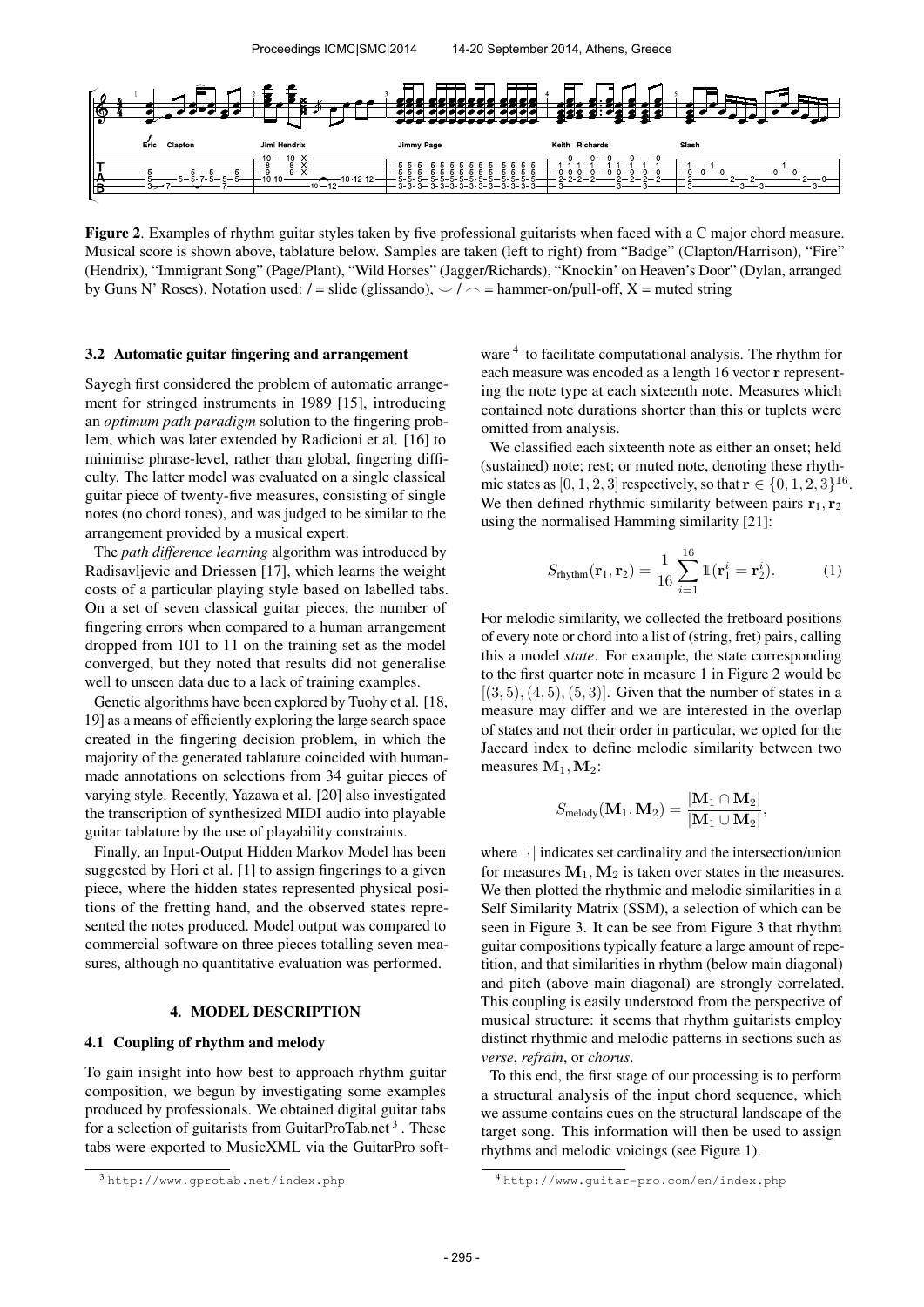

Figure 3. Self Similarity Matrices (SSM) for rhythmic (below main diagonal) and melodic (above main diagonal) similarity for a selection of three tabs. Top row: "Layla" (Clapton/Gordon), "Jumping Jack Flash" (Jagger/Richards). Bottom row: "Paradise City" (Rose, Slash, Stradlin/McKagen, Adler). Dark areas indicate high similarity.

#### 4.2 Chord segmentation algorithm

We employ a novelty-based approach to detecting structure in our input symbolic chord sequence, adapting the approach by Foote [22]. Our algorithm takes as input a text file of  $M$  lines – one for each measure in the song. Each line describes the chords in a measure, which we assume to be in common time (4,4) and at the sixteenth-note resolution. The first stage of pre-processing is to label any measures which contain only *no chord* (silence etc.) as a unique segment type.

An  $M \times M$  self-similarity matrix S is then computed, with similarity between the two length 16 vectors defined by Hamming similarity (Equation 1). We then pass an  $n \times n$ binary checkerboard matrix C through the diagonal of S, with the novelty at time  $t$  calculated as

Novelty

\n
$$
(t) = \sum_{i=t-n/2}^{t+n/2} \sum_{j=t-n/2}^{t+n/2} \mathbf{C}_{i,j} \times \mathbf{S}_{i,j}.
$$

The resulting novelty curve is then normalised to  $[0, 1]$ , and values which exceed the  $\sigma^{th}$  percentile selected as segment boundaries.

In informal testing, we found that this technique had high recall but poor precision, since the novelty in a close neighbourhood of true segment boundaries often exceeded the  $\sigma^{th}$  percentile. To counteract this behaviour, we discarded any segment boundaries at  $t$  which had another boundary with higher novelty within  $[t-n/2, t+n/2]$ . Each segment between boundaries was then labelled as a new segment.

Finally, we considered pairs of segments which were an integer multiple length of each other for merging (assigning the same segment label). We merged segments



Figure 4. Example of our chord segmentation algorithm on "Imagine" (Lennon). Top: self-similarity matrix, with dark shades indicating high similarity. Below: the resulting novelty curve when passing an  $8 \times 8$  checkerboard through the diagonal of this matrix. The segments as detected by the algorithm in Subsection 4.1 are overlaid, with segments of the same label having the same shade.

 $s_1 = [t_1, \ldots, t_1 + l]$  and  $s_2 = [t_2, \ldots, t_2 + k \times l]$  if each of the  $k$  subsequences

$$
\{[t_2,\ldots,t_2+l],\ldots,[t_2+(k-1)\times l,\ldots,t_2+k\times l]\}
$$

has Hamming similarity with  $s_1$  greater than  $\tau$ . An example of our algorithm for the chords to "Imagine" (Lennon) is shown in Figure 4, where in this example and throughout the remainder of this paper we set the parameters  $n = 8$ ,  $\sigma = 75$ ,  $\tau = 0.75$ . Our algorithm has labelled the first and last two measures as 'No chord' segments, and identified five main segments, two of which (three and five) have been assigned the same label. These segments constitute contiguous chorus and verses, which were unfortunately not merged with the second main segment due to a segment length difference of one measure (12 vs. 11). Improving and evaluating this simple segmentation algorithm is part of our planned future work.

After segments in the target chord sequence have been automatically analysed, the segments and labels are fed into AutoRhythmGuitar's two main processes: rhythm assignment and melodic voicing assignment. These are detailed in the following two Subsections.

### 4.3 Rhythm assignment

As per the examples in Subsection 4.1, we assume time is discretized to sixteen-note resolution in common time, and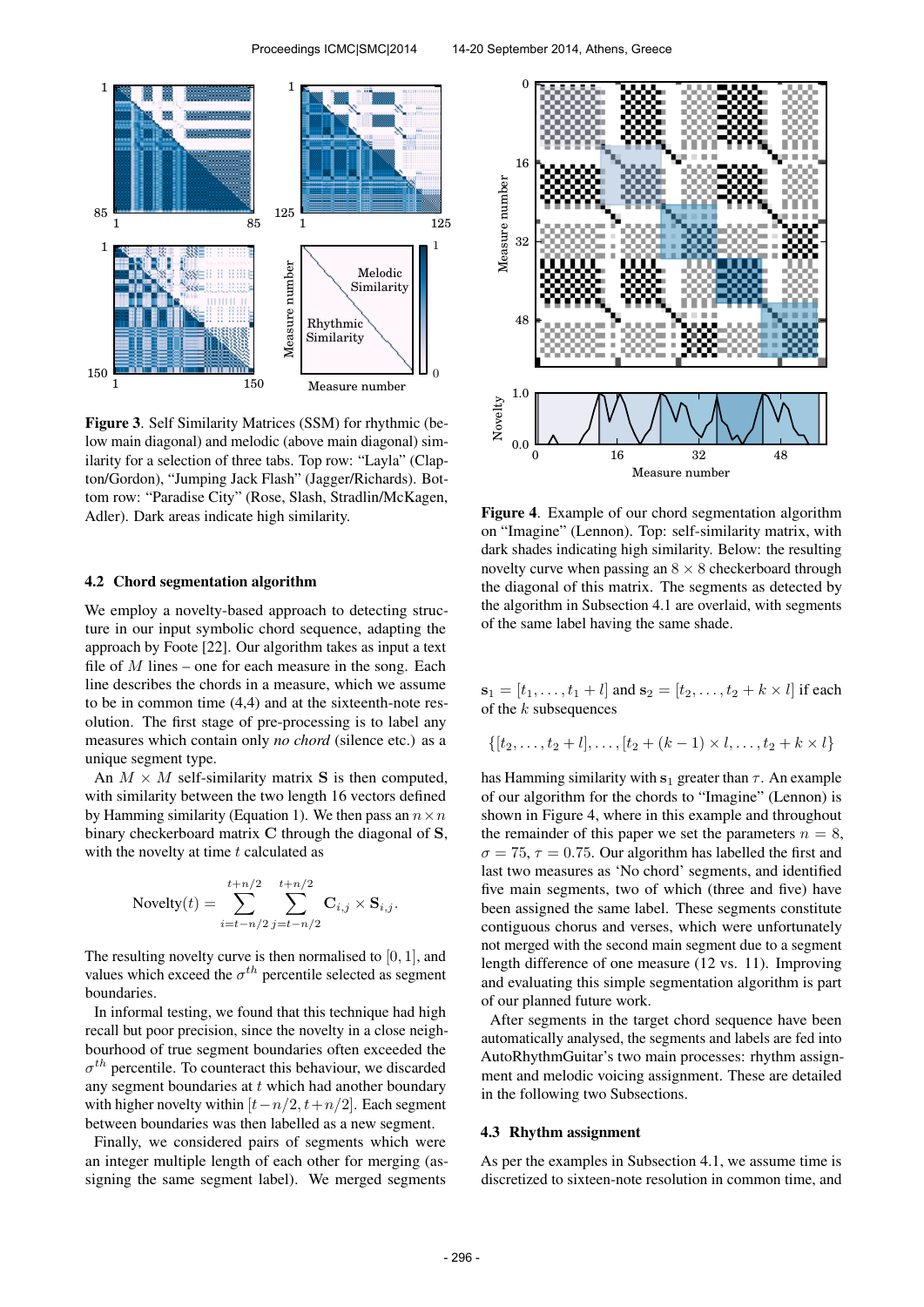denote the rhythm of a measure as  $\mathbf{r} \in \{0, 1, 2, 3\}^{16}$  (recall the rhythmic states: note onset, held note, rest, muted note).

The total number of unique rhythmic measures under this model is  $4^{16}$ , although we believe the number of rhythms of this type used by popular music guitarists to be far fewer than this in practice. For this reason, in this paper we take an *example-based* approach to rhythm assignment. That is to say, the generated rhythms will come directly from our training data. However, the question remains as how to assign one of the training rhythms to each of the test measures.

In tackling this problem, we assume that guitarists have a number of rhythmic styles at their disposal, with each style consisting of a set of similar rhythms. For example, one rhythmic style might consist mostly of rests with the occasional muted sixteenth note, whilst another might consist only of quarter and half note onsets. To discover these groupings, we therefore clustered our training rhythms.

To set the number of desired clusters  $c$ , we turn to our input chord sequence, which we assume has been segmented into s distinct segment types via the algorithm in 4.2. It is clear to us that in order to maximise the rhythmic distinction between segments (thus emulating the behaviour seen in 4.1), we should set  $c = s$ .

To see this, suppose  $c < s$ . Then there are fewer rhythmic clusters than distinct segments, and some segments would have the same rhythmic style, which we consider undesirable. Conversely, if  $c > s$  then there are more rhythmic clusters than segments and some rhythmic styles would have to be discarded. Furthermore, the rhythmic clusters in this scenario will be less well separated than if  $c \leq s$ .

The rhythms obtained from the training data were therefore clustered into s clusters. We opted for the spectral clustering algorithm, which takes an input an arbitrary distance measure between data points (for which we used the Hamming distance, 1− Equation (1)). Seeing no other obvious way to proceed, we matched the resulting rhythm cluster  $i$  to chord segment  $i$  randomly. However, in sampling from rhythm cluster  $j$ , we sample an example rhythm  $\bf{r}$  from cluster j with probability proportional to the frequency of  $\bf{r}$  in j. This ensures that more common rhythms within a cluster are more likely to appear in the output.

# 4.4 Melodic voicing assignment

Through the processes in Subsections 4.2 and 4.3, we have segmented the target chord sequence into labelled segments and have assigned rhythms to each measure. Our task now is to assign a *state* (recall: a model state is a list of string and fret pairs) to each note onset.

# *4.4.1* n*–gram modelling*

Recall one of our goals is to create *playable* guitar tablature (see challenges, Subsection 1.2). To this end, whilst a chord is constant within a measure we use  $n$ -gram modelling, a technique popular for modelling many time-dependent stochastic processes including automatic speech recognition [23] and chord estimation [24].

For each chord in the training data, we therefore collected *initial* and *bigram* counts for each state. A melodic voicing

assignment for a chord  $y$  is then produced by first sampling from the initial distribution for  $y$ , followed by a biased random walk on the state distribution for  $y$ . However, before normalising our counts to form probability distributions, we first transposed our data, as detailed below.

#### *4.4.2 Transposition*

In order to maximally exploit the available training data and our model's generalisation potential, all training chords and states (except those which contained open strings) were transposed up and down the guitar neck to increase the number of state-to-state transitions witnessed. The underlying assumption which facilitates this is that a guitarist's melodic voicing approach is pitch-independent. In other words, that each of the first three guitarists in Figure 2 would equally likely play the same melodic patterns a fret higher if presented with a C $\sharp$  major chord instead of C major chord, analogously for one fret down / B major chord etc.

We therefore transposed each state in the initial and bigram counts for every chord down the neck until the lowest fret played was equal to 0, and up the neck until the highest fret played was equal to a pre-defined maximum, which we set to be 12. The counts for the original state were then added to the counts for the transposed chords. After this was completed for every chord and state, the resulting counts were normalised to sum to unity.

This 'transposition trick' means that data for chords in more common guitar keys ( the 'open' keys: G, C, D for example) may be used to train models for keys in which there is likely to be less data (A♭, B♭ etc. which do not feature convenient open string pitches in standard tuning), all the while meaning it is likely that each bigram with nonzero probability is playable (since it appeared at least once, perhaps transposed, in the training data). Crucially, it also allows AutoRhythmGuitar to generalise to chord labels not seen in the training data (addressing one of the challenges of this work, see 1.2), so long as the unseen chord *type* (major, diminished etc) appears at least once.

#### *4.4.3 State-to-state distance*

Using the above techniques we found that our model produced playable tab whilst a chord was constant, but that between chords unplayable sequences were sometimes introduced, due to the model sampling from the initial distribution for the next chord with no knowledge of the current hand position. To counteract this behaviour we introduced a state-to-state distance inspired by Hori et al. [1].

The distance proposed in [1] takes into account the fingering arrangements of both states as well as the time allowed for the change, allowing for greater movement if time allows. They define the distance  $D$  to  $s_2$  from  $s_1$  given  $t$ (elapsed time) via a modified Laplace distribution:

$$
D_{\text{state}}(s_2|s_1, t) = \frac{1}{2t} \exp\left(-\frac{|I_2 - I_1|}{t}\right)
$$

$$
\frac{1}{1 + I_2} \frac{1}{1 + W_2} \frac{1}{1 + N_2}, \tag{2}
$$

where  $t$  indicates the time since the last note was fretted,  $I_1$ and  $I_2$  are the index finger positions of states  $s_1$  and  $s_2$ ,  $W_2$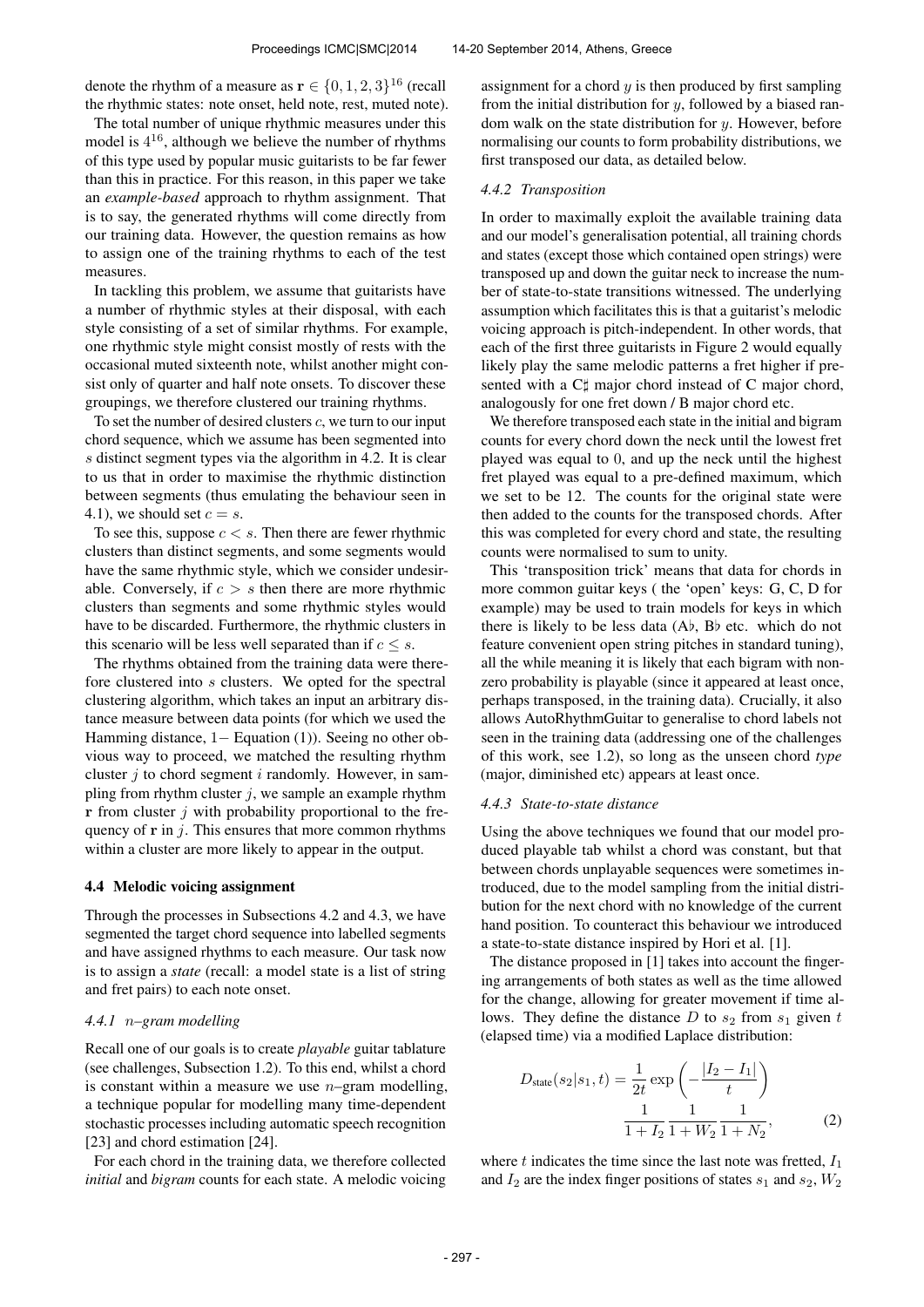is the 'fret span' of  $s_2$  (max. fret minus min. fret), and  $N_2$ is the number of fingers used in  $s_2$ .

We use Equation (2) as above with the following simplifications, given we had no fingering data for our states. We set  $I_1$ ,  $I_2$  to be the minimum fret for each state. We assume the number of fingers used is equal to the number of nonopen string notes in the state. This assumption is valid for all single notes and most chords, except those which use barres.

Finally then, we set the probability  $p$  of the first state of a chord  $y$  being  $s$  given a time lapse of  $t$  equal to a weighted sum of the initial probability of s given y,  $P_{\text{ini}}(s|y)$  and the distance from to this state from the previous model state:

$$
p = \alpha P_{\text{ini}}(s|y) + (1 - \alpha)D_{\text{state}}(s|\text{previous state}, t).
$$

In our experiments for this paper we set  $\alpha = 0.5$  without any attempt to optimise performance.

# 4.5 Guitar-specific ornaments

After the rhythms and states for our target chord sequence have been assigned, we added guitar-specific ornaments to enhance the realism of AutoRhythmGuitar's output, addressing some of the challenges mentioned in Subsection 1.2. Specifically, we allow a hammer-on (note sounded by 'hammering' from one fret on a string to a higher fret without plucking/picking), pull-off (analogously) or slide (glissando) between states, with the probabilities of these special transitions between states occurring learnt from the data using the method detailed in Subsection 4.4 (including transposition). Note that these ornaments may be learnt in an artist-specific manner, using the exact same methodology as for the state transitions, by selectively sampling our training data.

### 4.6 Structural consistency

Finally, if the current measure is part of a segment for which content has already been generated, AutoRhythmGuitar simply repeats this content. This is conducted to emulate the behaviour seen in Figure 3, and to produce a *structurally consistent* composition.

# 5. EXPERIMENTS

# 5.1 Training Data

We choose five well-known guitarists (Jimi Hendrix, Keith Richards, Jimmy Page, Slash, Eric Clapton) to train our model, and downloaded ten digital tabs (GuitarPro format files) for each guitarist (song titles available on our Vimeo page, see Subsection 5.3). The guitarists and tabs were chosen according to popularity (measured by number of available tabs) and quality (similarity to audio recording and author knowledge) with songs chosen which were (at least predominantly) in common time and standard tuning (or down one semitone, which is easily transposed). Where more than one tab was available for a song, the most accurate or complete tab was chosen. Each digital tab was then converted to MusicXML format via GuitarPro for analysis.

Chord annotations and hierarchical beat structure (downbeat and main pulse) for each song were then obtained automatically using the online service Songle [25] using the official YouTube video as input, and were subsequently checked and edited for correctness by an expert musician.

# 5.2 Algorithmic evaluation

In this Subsection, we investigate if our model is able to model rhythmic and melodic rhythm guitar styles. This is realised by training models for our five guitarists of choice and comparing summaries of the distributions obtained. If the distributions are significantly non-homogeneous, it gives evidence that each model represents a different style (if indeed each guitarist has a unique style).

To this end, we trained five models and computed summary distributions as follows. Each rhythm  $\mathbf{r} \in \{0, 1, 2, 3\}^{16}$ in the training set was converted to a categorical '1-of-4' vector  $\hat{\mathbf{r}} \in \{0, 1\}^{64}$ . These vectors per measure were then summed over the songs and normalised per sixteenth note, resulting in a vector for each artist which represents the probability of a note onset, held note, rest, or muted note at each of the sixteen metric positions. For each chord, we computed the probability of each state associated with this chord occurring by simply counting and normalising.

Distributions  $P(x)$ ,  $Q(x)$  were then compared based on the Kullback-Leibler (KL) divergence:

$$
D_{\text{KL}}(P||Q) = \sum_{i} \ln \left( \frac{P(i)}{Q(i)} \right) P(i). \tag{3}
$$

For rhythmic similarity, we used the symmetric KL-divergence:

$$
D_{\text{KL}}(P,Q) = D_{\text{KL}}(P||Q) + D_{\text{KL}}(Q||P). \tag{4}
$$

For melodic similarity however, we conditioned Equation (3) on the probability of each chord occurring:

$$
D_{\text{KL}}(P(s|y)||Q(s|y)) = \sum_{y} P(y) \sum_{s} \ln\left(\frac{P(s|y)}{Q(s|y)}\right) P(s|y),
$$

where  $P(y)$  is the probability of chord y occurring and s are the states for chord  $y$ . This divergence was then made symmetric analogously to Equation (4). The results of these experiments can be seen in Figure 5. We see few areas of self-similarity and a fairly high degree of homogeneity, indicating that the distributions are 'far apart', giving evidence that rhythm guitarists have a distinct style, which AutoRhythmGuitar has effectively modelled. In both Subfigures the higher distances in row/column 4 suggest that Keith Richards' rhythmic and melodic style are the most unique seen in the dataset (see also 5.3).

# 5.3 Qualitative analysis

Since our system outputs MusicXML, it can be easily imported into a variety of existing software packages for synthesis. To assess the quality and playability of the tabs our system generates, we therefore trained one model for each of the five guitarists listed above and imported our model's output into GuitarPro. We chose "Imagine" (Lennon) as a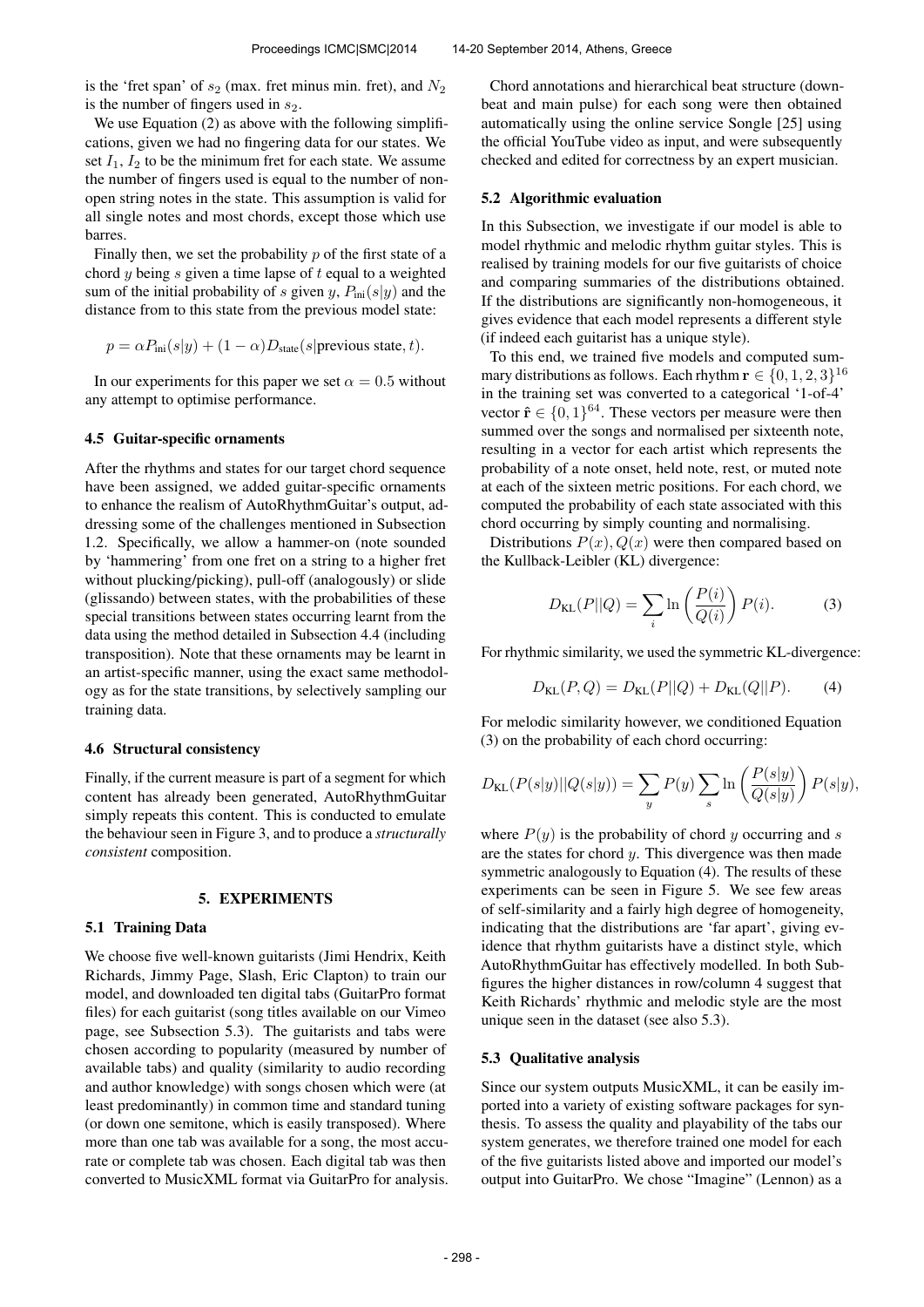

Figure 5. Rhythmic/Melodic (left/right) KL-divergence between guitarists.  $[°C', 'H', 'P', 'R', 'S'] =$  Eric Clapton, Jimi Hendrix, Jimmy Page, Keith Richards, Slash. The difference in magnitude between the plots is due to the melodic model having many more states than the rhythmic model.

test case as it is a well-known song with an interesting array of chords which does not feature a guitar part.

We synthesized the output of our model in GuitarPro with an appropriate backing track consisting of piano, drums, melody line and cello, and selected an appropriate guitar tone for each artist. The results are available for viewing at our Vimeo page<sup>5</sup>, which we encourage the reader to visit whilst reading the remainder of this Subsection. A small number of examples can also be seen in Figure 6. Our comments on the output (which can also be found in the video descriptions) make up the remainder of the current Subsection.

# *5.3.1 Jimi Hendrix*

Jimi Hendrix's unique rhythm guitar style appears to be modelled effectively using AutoRhythmGuitar. Throughout the first verse we see partial chords (over the C chord, see Figure 6) and melodic phrases using an added ninth (F chord). An unexpected benefit of implementing muted notes also occurs in this verse: the muted note (measure 3) allows the player time to move back to first position. In the chorus, we see an A minor shape (measure 14) not exploited by many guitarists, although AutoRhythmGuitar has used it to minimise the amount of fretting hand movement required. The remainder of the chorus features typical partial chords and some interesting passing tones typical of his style.

Subsequent verses feature melodic phrases with many guitar-specific ornaments such as slides (see Figure 6) and hammer-ons. The final sections (from measure 26) feature extensive use of rapid muted notes (measure 31), his 'thumb over the top' technique (measure 27) and more partial chords (measure 30).

# *5.3.2 Keith Richards*

Suspended chords are commonly used by Keith Richards, and this is reflected from the outset in this model output (Csus4 over C chord, measure 2, see also Figure 6). The slightly unusual jump from twelfth fret to first position (measure 3) is a result of the  $\alpha$  parameter too strongly enforcing the fretboard locality constraint, when moving

from measure 2 to measure 3. The chorus and second verse are both harmonically sound and also playable, and feature a major chord voicing not used by any other guitarists in our dataset (measure 20).

The advantage of using a state-to-state distance is clearly highlighted in measures 27-28, however: with hardly any fretting hand movement, the player is able to provide a melodic voicing for three distinct chords. The chord voicing for the F chord in measure 26 with the additional fifth note on the top E string is also unique to Keith Richards in our dataset, and is repeated over the E7 measures in this song. The final unique section (measures 37–45) feature a more minimal rhythm guitar approach, with just single notes or diads highlighting the underlying chords.

## *5.3.3 Jimmy Page*

AutoRhythmGuitar's output in the style of Jimmy Page begins with melodic passages over the C chord and a challenging fretboard movement over the F chord, meaning that some manual tuning of the parameter  $\alpha$  might be required to increase playability for this piece. However, in the subsequent verse these issues are not seen, and the chorus shows the first case of Page's arpeggio style (measure 26).

Measure 30 then introduces the non-diatonic B♭ note, although the result is in fact harmonious. The concluding verse again uses arpeggios, this time over an entire measure (measure 37 and Figure 6). Note again AutoRhythmGuitar's ability to select an appropriate F chord voicing (eighth position) to closely match the previous measure's final state.

# *5.3.4 Slash*

Slash's approach to rhythm guitar playing is typical of the hard rock style, and this is evident immediately from this output. The rhythmic approach is exclusively eighth notes in the first verse, with melodic voices consisting of either a repeated root note or fifth chord (see measure 2, Figure 6). Note again that there are many ways in which these melodic voices could be played, but that AutoRhythmGuitar has selected a pair which involve minimal fretting hand movement. The first chorus then introduces some muted notes in between this same basic approach (measure 16).

The second verse continues this theme, but unfortunately contains an almost impossible jump from open position C to two G notes an octave apart (measure 18). The refrain (beginning measure 30) features some slight dissonance (C and B notes over a C major chord, measure 31) but this could be an aspect of Slash's playing, since it appears in our training data. The final unique section is very minimal, featuring single sustained root notes.

# *5.3.5 Eric Clapton*

The first verse of this output features simple fifth chords and diads (see Figure 6), with some additional percussive muted notes. In the chorus, the A minor chord is arpeggiated, and there is a pleasant melodic line in harmonised sixths, although some dissonance is introduced with the E♭ over the F chord. This we discovered was due to us incorrectly labelling a dominant 7 chord as a major chord in the training data.

<sup>5</sup> <https://vimeo.com/user25754596/videos>